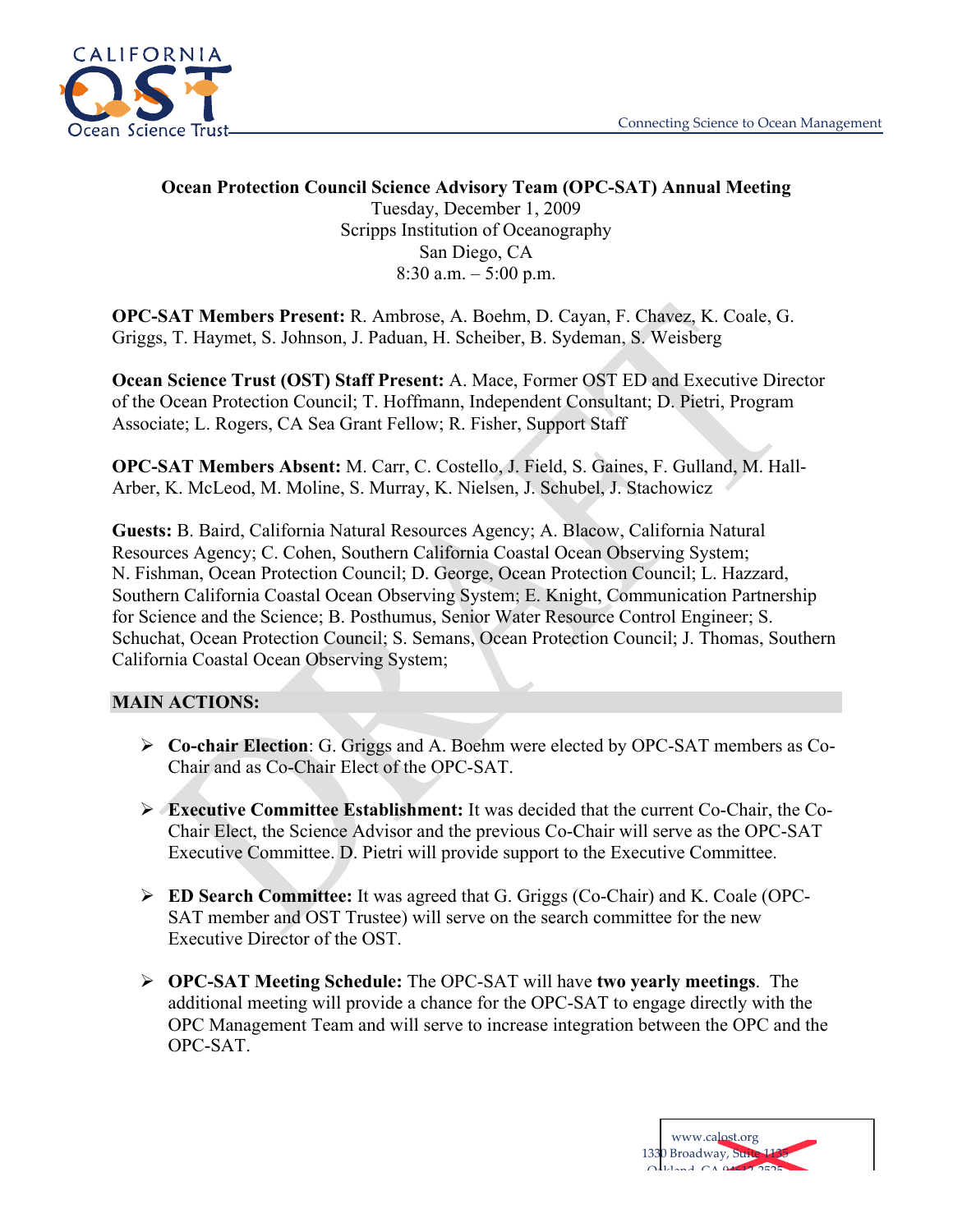- ! **Increased Communication:** The OPC Science Advisor will encourage meetings with individual OPC-SAT members to increase communication and keep OPC-SAT members updated on the Science Advisor's and the OPC's activities. OPC-SAT members will be treated to lunch with the Science Advisor if they are in the Oakland area, or if the Science Advisor is at conferences with OPC-SAT members.
- ! **Legislative Briefings:** OST will arrange for policy/legislative briefings at each OPC-SAT meeting.
- ! **Annual Work Plan:** The OPC-SAT Executive Committee will create a work plan for the OPC-SAT for the coming year.
- ! **Consensus/Position Statement:** The OPC-SAT will periodically create position statements for the OPC on various scientific topics of importance. A position statement will only be provided to the OPC if 100% of the subcommittee drafting the statement and 80% of all OPC-SAT members approve it. **If 100% of the OPC-SAT agrees on the statement, it will be classified as a "consensus" statement**. Members will assemble a subcommittee to work on an ocean observing position statement. This will be a one page document, completed in one month. The ocean observing position statement subcommittee is composed of F. Chavez (Chair), D. Cayan, K. Coale, T. Haymet, J. Paduan, and B. Sydeman.
- ! **CWO Conference Subcommittee:** G. Griggs will represent the OPC-SAT on the California and the World Oceans 2010 (CWO) concurrent session committee. This committee will help plan the concurrent session topics for the CWO 2010 meeting on September 7-10, 2009 in San Francisco, CA. The OPC-SAT will also convene a separate subcommittee to provide input on CWO. Members of the subcommittee include: G. Griggs (Chair), K. Coale T. Haymet, S. Johnson, H. Scheiber, B. Sydeman, and S. Weisberg.
- ! **Critical and Emerging Issues:** OST will assist the Executive Committee in creating a list of emerging and critical issues. Working groups will be formed to prioritize the list of emerging and critical issues. The working groups will prepare a brief write-up to present to the Management Team. Once the list is presented to the OPC Management Team they can be further developed.
- ! **Email Updates:** OST will send bi-monthly updates to OPC-SAT members on how their input has been used in OPC actions and business. These communications will also include updates on the activities of the OPC and the Science Advisor. In order to improve communication, OST staff will send a separate email for each request and "OPC-SAT" will be in the subject line of each email.
- ! **COMPASS List-serve:** All OPC-SAT members will be added to the COMPASS email list-serve in order to stay abreast of policy issues.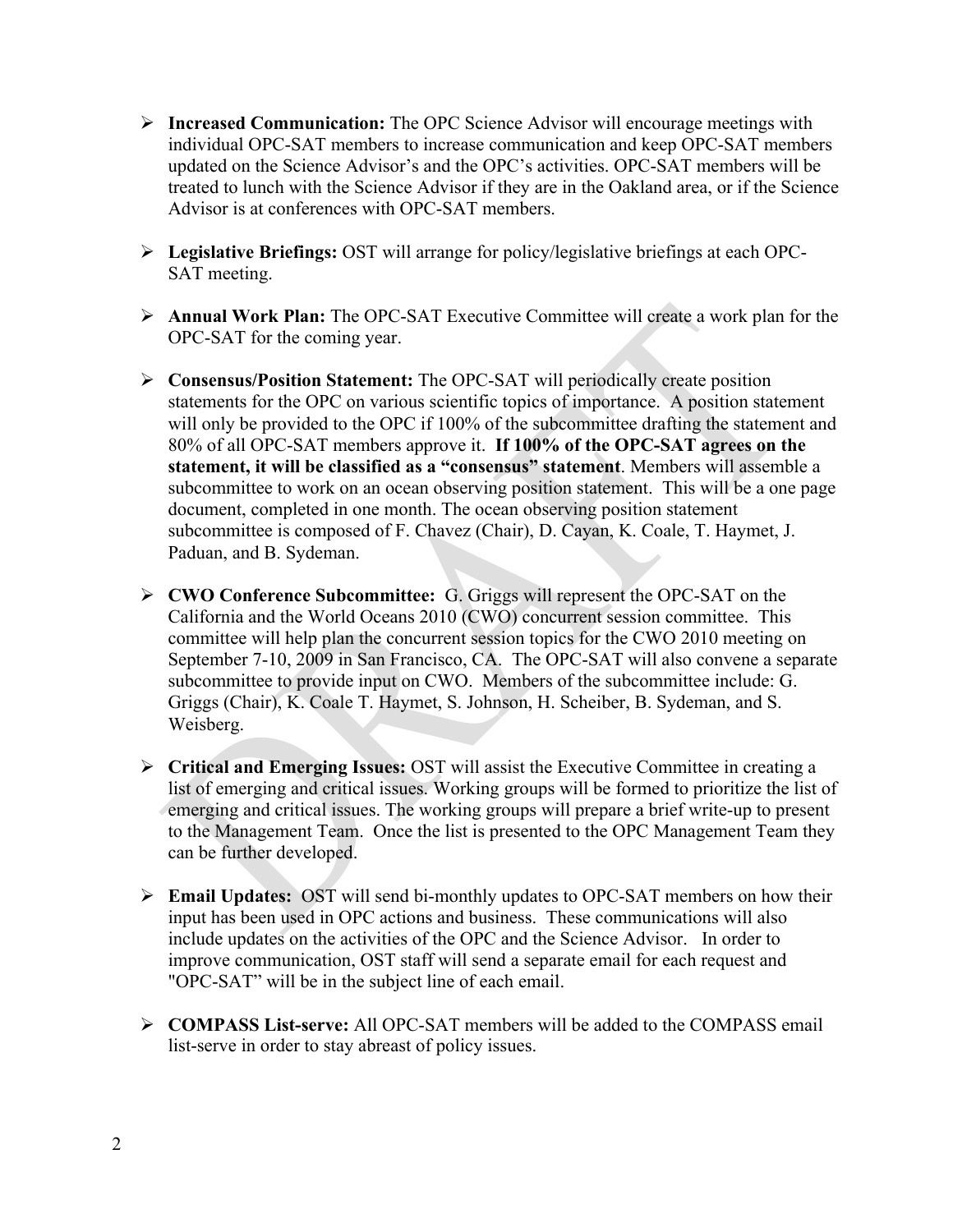#### **MEETING MINUTES**

#### **1. Welcome Remarks, Introduction, Agenda**

A. Mace opened the meeting, welcomed the members, and reviewed the meeting objectives. T. Hoffmann outlined the ground rules for the meeting.

## **2. OPC, OST and OPC-SAT Updates**

#### *OPC-SAT Update: Accomplishments*

R. Ambrose gave a brief review of the year's activities and explained that the main role of the OPC-SAT is to ensure that the best available science is applied to Ocean Protection Council (OPC) policy decisions. Ambrose highlighted the OPC-SAT's accomplishments this past year.

The group discussed the mismatch between the OPC's priority research areas and current OPC projects. A. Mace explained that project selection depends on funding and the goals of the OPC. Additionally, since the identification of the research priorities, the OPC has not been able to fund any new projects due to the fiscal crisis and related budget limitations.

## *OPC Update: Funding Situation and Future Projects*

S. Schuchat provided the group with an update on the Ocean Protection Council and its current budget situation. He explained that the OPC has not started any new projects in the last year due to lack of available funds. In recent months, OPC has been able to re-start some of the existing projects that were frozen last year. However, the state of future funding is unclear. S. Schuchat identified potential funding opportunities in the future, from federal stimulus package funds to foundations to various future ballot initiatives.

S. Schuchat highlighted the importance of OPC-SAT in OPC projects since resource managers and other staff do not have access to peer reviewed journals and similar resources. He discussed potentially expanding the role of the OPC-SAT to work with the broader community of state resource managers and state agencies. A. Mace stressed that this is an important year to highlight the accomplishments of the OPC and the OPC-SAT in order to demonstrate their value.

#### *Update: Search for New OPC Science Advisor*

A. Mace started by explaining that as of November 30, she is no longer the OPC Science Advisor, having accepted the position of OPC Executive Director. She explained that the new Science Advisor would be selected by the Ocean Science Trust Board of Trustees. She next indicated that S. Weisberg, who is a member of the SAT and Chair of the OST Board is serving as the acting Science Advisor of the OPC and co-chair of the OPC-SAT.

Weisberg noted that he was excited about this meeting. The SAT had a number of accomplishments in the last year despite a challenging budget year, but this was only the second meeting of the SAT and our opportunity to set OPC-SAT priorities, take advantage of opportunities, and improve integration with the OPC.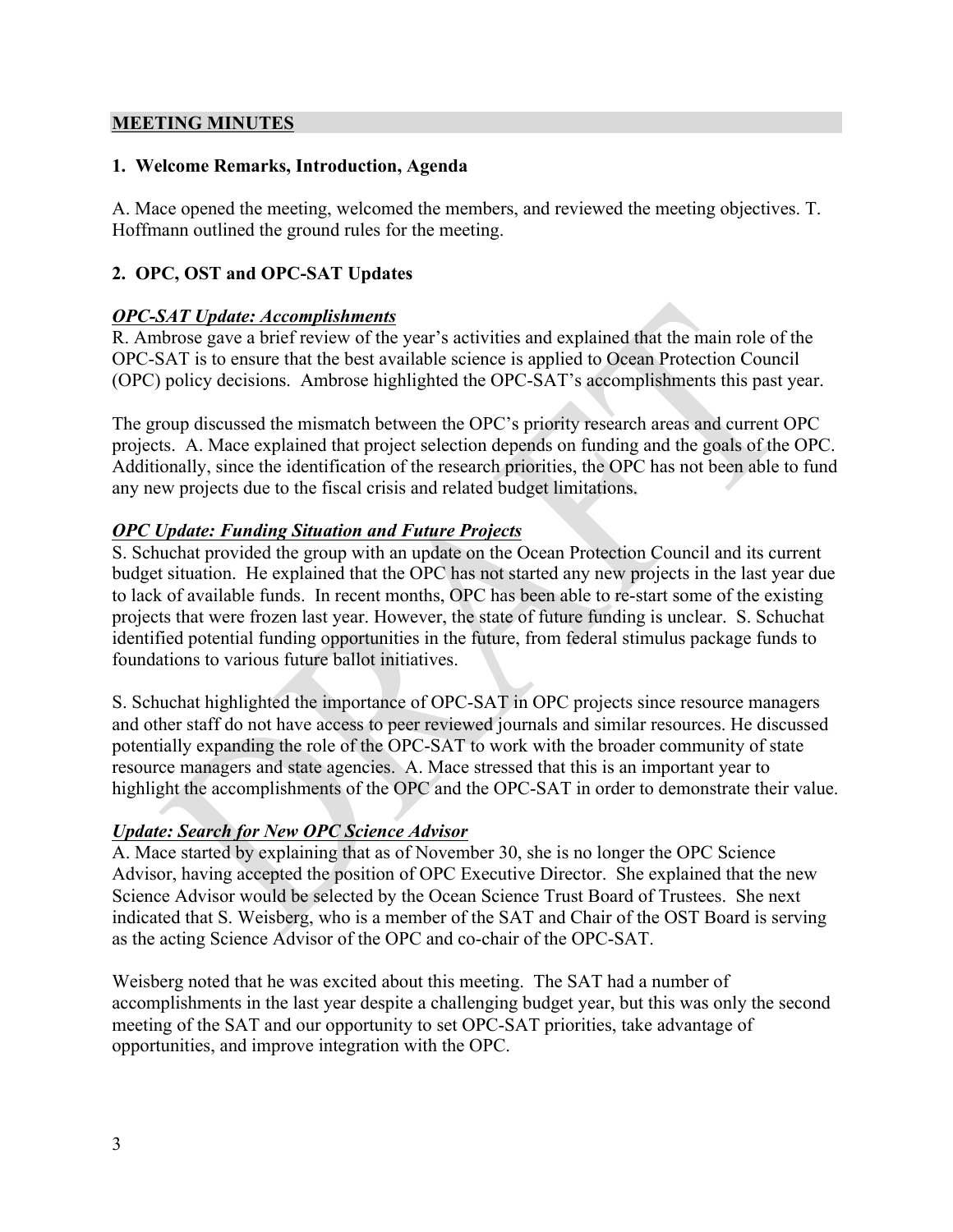Weisberg provided an update on the search for the OST ED, who also acts as the OPC Science Advisor. He indicated that the position had been advertised and that the search committee was meeting that evening to screen the applications. OPC-SAT members expressed concern that the person who – serves as the spokesperson for the OPC-SAT would be hired by the OST Board with little input from them. Weisberg, who Chairs the search committee, agreed with that concern and offered to add OPC-SAT representation to the OST ED search committee. He further offered to have SAT members participate in subsequent performance reviews for the Science Advisor. Members indicated that they liked these suggestions and agreed to add two members of the OPC-SAT to the ED search committee as well as have the OPC-SAT co-chair participate in the Science Advisor's performance review. An action was taken on this later in the meeting.

The group had additional discussion clarifying the relative roles of the OST (coordinating body for the OPC-SAT), the OPC-SAT, OST's Board of Trustees (governing body for the OST) and the OPC staff.

#### **3. Overview of Governance Binder**

D. Pietri reviewed the contents of the Governance Binder. A. Mace provided an overview of the draft OPC-SAT Charter and led a discussion about the roles outlined in the Charter as well as the function of the Charter as a guiding document and a code of conduct for the OPC-SAT.

The group requested clarification on communication between the OPC-SAT, the OPC and the OST. OST staff explained that the OST acts as an intermediary body between the OPC-SAT and the OPC and that that every conversation with OST staff is communicated to OPC staff. The OPC-SAT suggested that OST provide more updates about OPC activities and efforts.

OPC-SAT members expressed desire to have an expanded role in more high-level priority setting with the OPC. The group agreed to return to this topic when discussing improving effectiveness.

#### **4. Appointment of new Co-Chair**

OPC-SAT members provided five nominations for the next co-chair (with the OPC Science Advisor serving as the other Co-Chair). Prior to voting, the SAT members discussed mechanisms for enhancing continuity between Co-Chairs and ultimately decided to appoint an active co-chair and a co-chair elect (who would serve as active co-chair the year following their election). Members also suggested the formation of an executive committee composed of the current co-chair, the co-chair elect, the co-chair emeritus, and the Science Advisor to create continuity of leadership, maintain institutional knowledge, and ensure information transfer in the group.

**EXECTION:** G. Griggs and A. Boehm were elected by OPC-SAT members as Co-Chair and as Co-Chair Elect of the OPC-SAT.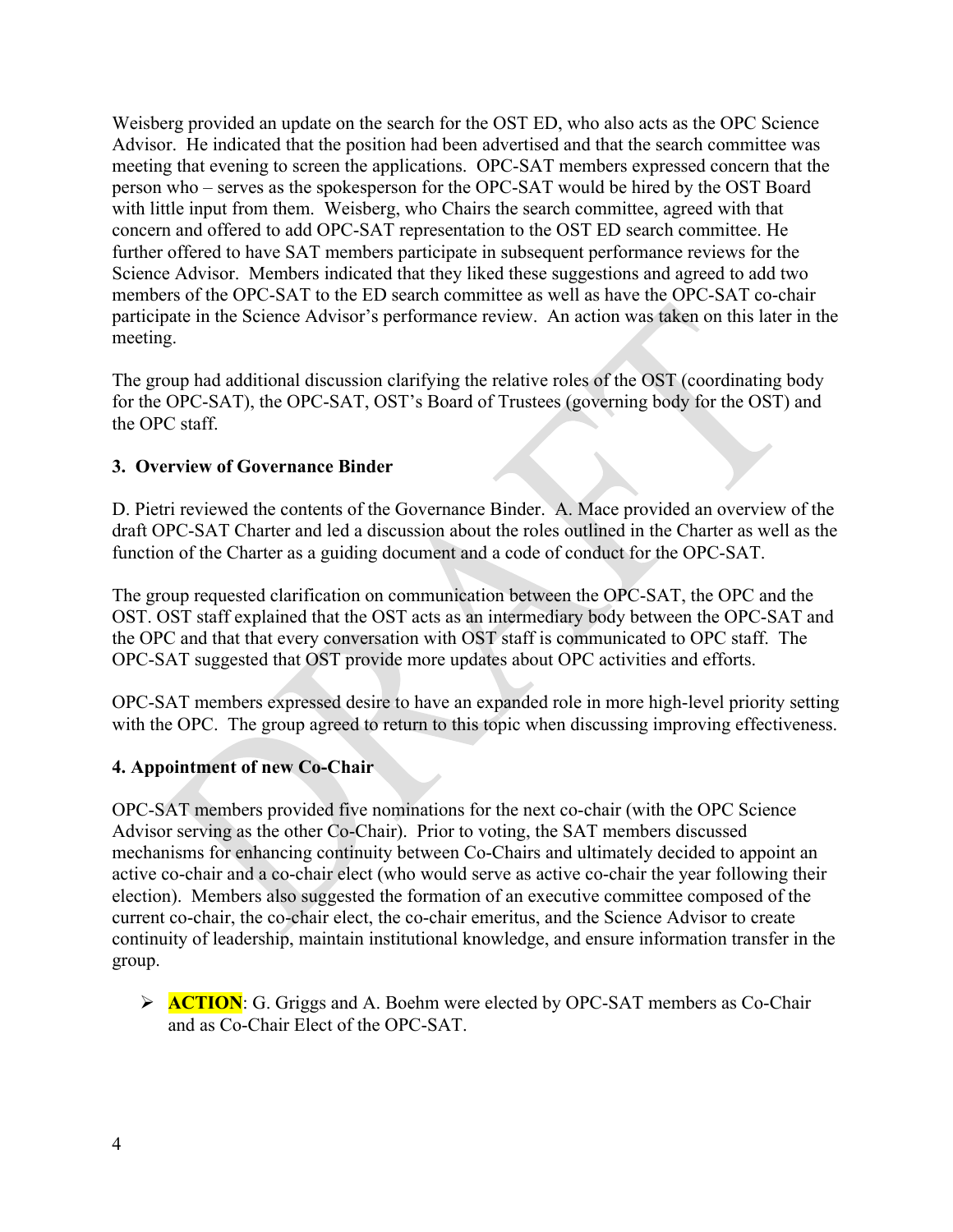**EXECTION:** It was decided that the current Co-Chair, the Co-Chair Elect, the Science Advisor and the previous Co-Chair will serve as the OPC-SAT Executive Committee. D. Pietri will provide support to the Executive Committee.

## **5. Improving OPC-SAT Impact and Effectiveness**

D. Pietri reviewed the results of the OPC-SAT survey that was sent to OPC-SAT members in August 2008 to gather ideas and suggestions about improving the effectiveness and efficiency of the team. The three key areas of recommendations identified from the survey were in relation to: 1) objectives and expectations; 2) communication; and 3) impact.

D. Pietri discussed ways in which the OPC-SAT can be involved in OPC projects and provided a list of active and ongoing projects that could benefit from OPC-SAT input. A. Mace explained that the list was not a comprehensive list of all of the projects that the OPC has worked on.

Members asked questions regarding Sea Grant projects and noted that some important topics (e.g., HABs, land-sea interactions) were underrepresented on the project list.

The group discussed the goals of the OPC-SAT. Identified goals included:

- Engage in focused efforts where there are real opportunities to make an impact
- Provide scientific input in management and decision-making
- Support the Science Advisor
- Create strong working groups
- Advise, support and review projects and proposals
- Provide technical expertise and high level planning and priority setting
- Provide reactive/responsive support as well as proactive/strategic support
- Advise OPC on developing partnerships and leveraging funds
- Advise OPC on leveraging funds
- Not engaging in advocacy

#### **6. California and the World Oceans (CWO) Conference 2010**

B. Baird discussed the upcoming CWO 2010 conference, which will be held September 7-10, 2010 at the San Francisco Hyatt Regency. Baird and the group discussed how the OPC-SAT would like to be involved in the conference. The group suggested the following concurrent session topics as a start for the committee to discuss:

- Climate change, sea level rise, shoreline retreat
- Coastal hazards, El Niño's, Scenario Management
- Water quality, Nutrient Criteria
- Fisheries
- Sea Ports
- Ecosystem Based Management
- Recreational Ocean Uses
- Collaborative Research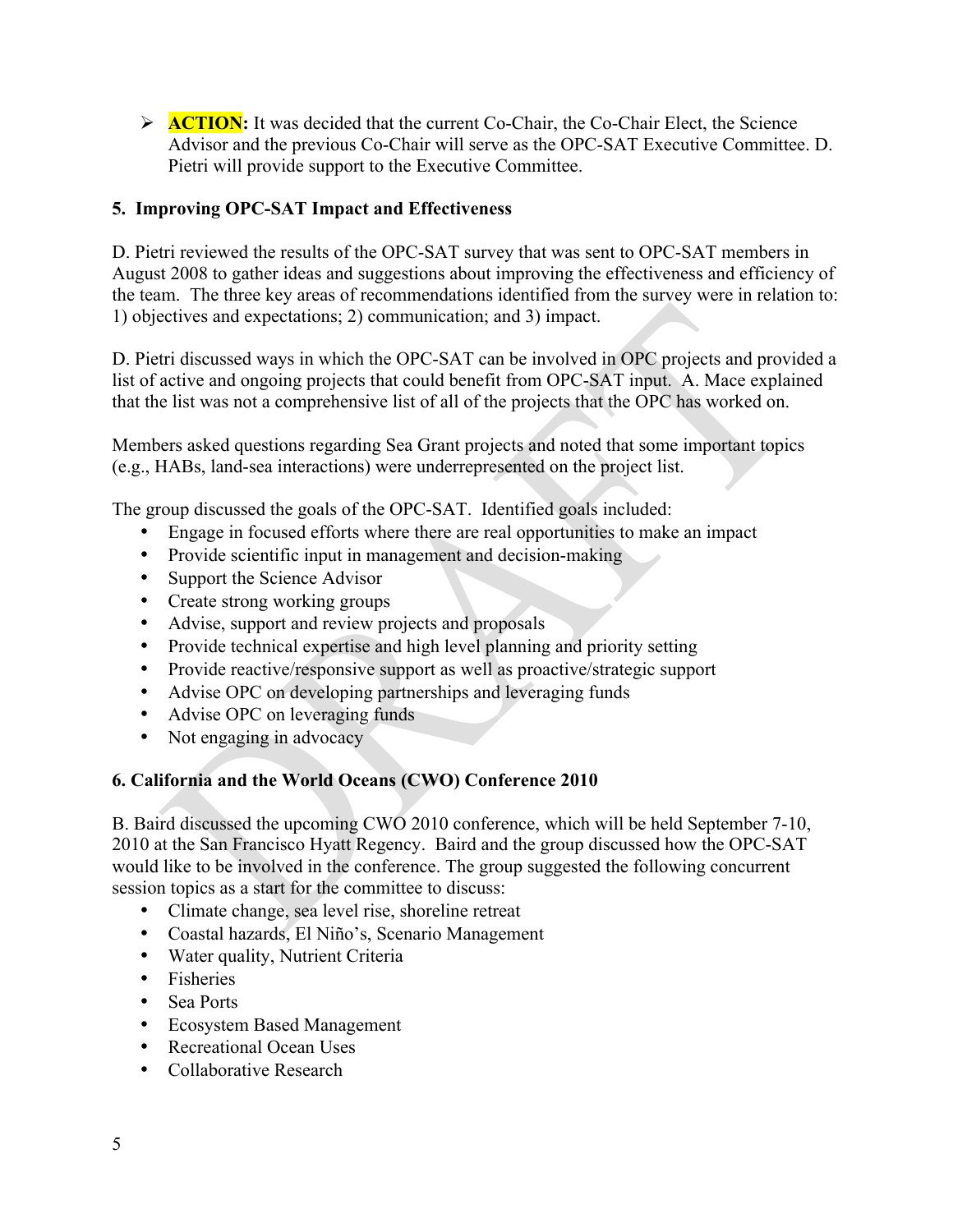S. Weisberg explained that CWO represents an opportunity for the OPC-SAT to be more proactive. He suggested that OPC-SAT could establish a concurrent session committee to brainstorm and suggest concurrent session topics and possibly provide additional support for the conference by participating in or sponsoring concurrent sessions. B. Baird, who is organizing the conference, endorsed that suggestion.

**ACTION:** G. Griggs will represent the OPC-SAT on the California and the World Oceans 2010 (CWO) concurrent session committee. This committee will help plan the current session topics for the CWO 2010 meeting on September 7-10, 2009 in San Francisco, CA. The OPC-SAT will also convene a separate subcommittee to provide input on CWO. Members of the subcommittee include: G. Griggs (Chair), K. Coale T. Haymet, S. Johnson, H. Scheiber, B. Sydeman, and S. Weisberg.

## **7. Ocean Observing Consensus Statement**

S. Semans expressed interest in the OPC-SAT creating a consensus statement highlighting the scientific importance of ocean observing. This statement could be used to improve California's ability to leverage federal funds for ocean observing in California.

Members discussed whether the OPC-SAT should produce consensus statements. Sentiment was positive, representing an opportunity for the SAT to be more proactive, but the following concerns were raised: 1) ensuring the OPC-SAT does not engage in advocacy; 2) whether producing a consensus statement would prioritize certain issues; 3) what a consensus statement would look like; 4) whether the statement be called a "consensus statement" or a "position statement"; 5) the procedures for deciding when to create a consensus statement; and 6) the utility of a consensus statement to the OPC. The group agreed to create position statements when appropriate and discussed how the group will decide when they will create a position statement.

- **ACTION:** The OPC-SAT will periodically create position statements for the OPC on various scientific topics of importance. A position statement will only be provided to the OPC if 100% of the subcommittee drafting the statement and 80% of all OPC-SAT members approve it. **If 100% of the OPC-SAT agrees on the statement, it will be classified as a "consensus" statement**.
- **EXECTION:** The SAT agreed to develop an ocean observing position statement as its first position statement. This will be a one page document, completed in the next month. An ocean observing position statement subcommittee composed of F. Chavez (Chair), D. Cayan, K. Coale, T. Haymet, J. Paduan, and B. Sydeman was formed.

#### **8. Improving the OPC-SAT Effectiveness**

The meeting agenda was revised in order for the group to be able to spend more time discussing ways to improve the effectiveness and impact of the OPC-SAT. This conversation focused on five topic areas that had been raised during discussion under agenda item 5: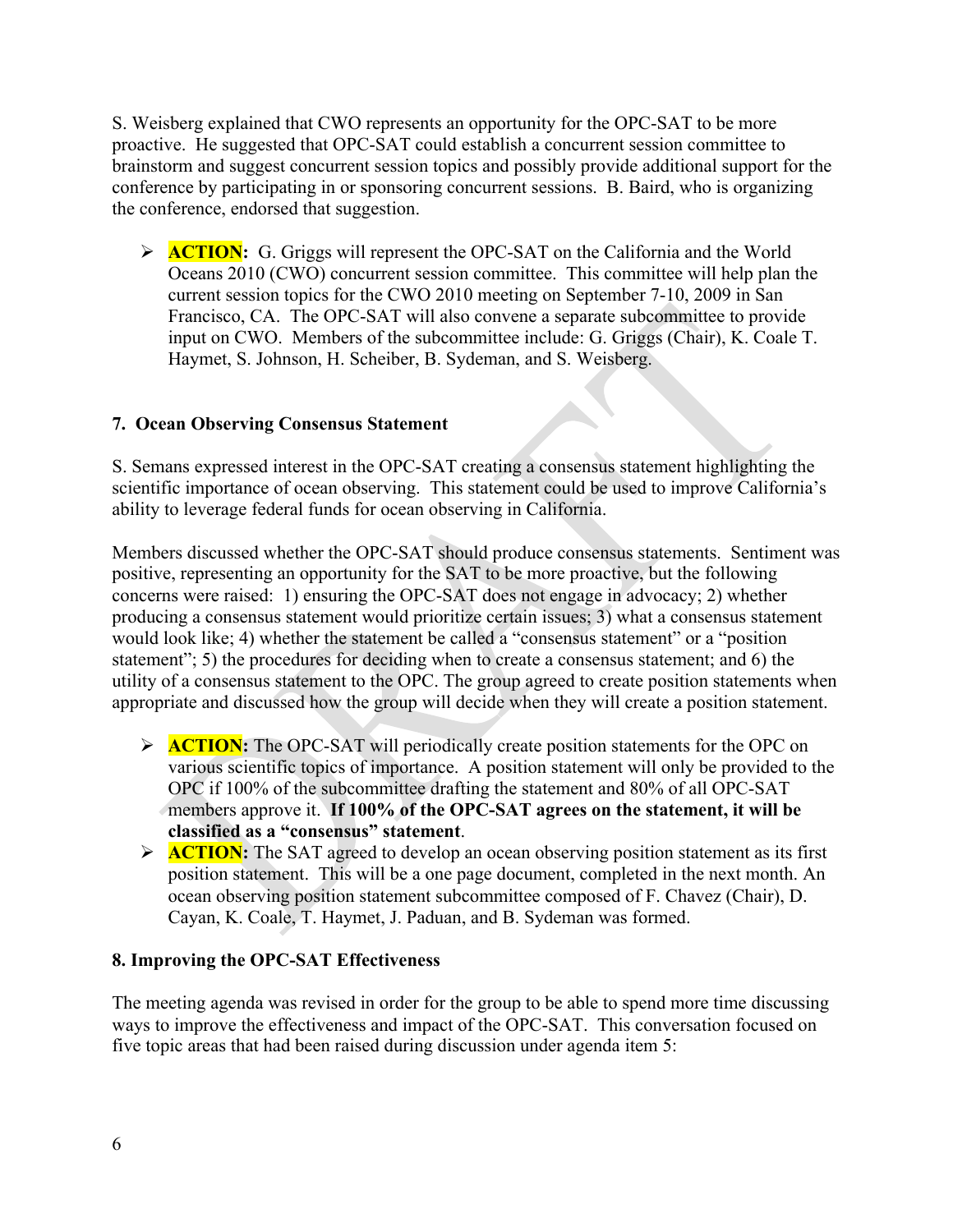**a) Being Proactive:** The members discussed ways to work more closely with the OPC and have a more proactive role. The group agreed that they had already made decisions at the meeting that positively addressed ways to be proactive, such as creating position statements. They also suggested having two yearly meetings, creating an annual work plan, and commenting on the OPC's new strategic plan as ways to address this issue.

- **ACTION:** The group agreed that the OPC-SAT Executive Committee will create a work plan for the OPC-SAT for the coming year and will provide input on the next OPC strategic plan.
- ! **ACTION:** The OPC-SAT will have **two yearly meetings**. The additional meeting will provide a chance for the OPC-SAT to engage directly with the OPC Management Team<sup>1</sup> and will serve to increase integration between the OPC and the OPC-SAT. When possible, meetings will be scheduled in conjunction with other events, such as OPC meetings, though members will be polled on the best potential meeting dates.

**b) Being Responsive:** OPC staff mentioned that they would like the OPC-SAT to continue to serve in a reactive/responsive capacity as well. A. Mace explained that the peer reviews have greatly influenced OPC projects, are essential for the credibility and quality of OPC work, and will be incorporated into the scope and contract for all future projects. The members indicated a willingness to continue in that role, but expressed some frustration that they did not typically hear the outcome of their suggestions. The OST agreed to provide follow-up information to SAT members who provide suggestions.

**c) Communication:** OPC-SAT members discussed ways that the OST could communicate more effectively with the OPC-SAT. In order to improve OPC-SAT responsiveness, members agreed that: 1) multiple peer review requests should come in separate emails; 2) requests should have a consistent subject line heading.

- **EXTION:** OST will send bi-monthly reports updating OPC-SAT members on how their input has been used in OPC actions and business.
- **ACTION:** In order to improve communication, OST staff will send a separate email for each request and "OPC-SAT" will be in the subject line of each email.
- **EXECTION:** The OPC Science Advisor will seek to meet individually with OPC-SAT members to increase communication and keep OPC-SAT members updated on the Science Advisor's activities. OPC-SAT members will be treated to lunch by the Science Advisor if they are in the Oakland area, or if the Science Advisor is at conferences with OPC-SAT members.

<sup>&</sup>lt;sup>1</sup> The OPC management team includes B. Baird (Assistant Secretary for Ocean and Coastal Policy for the California Resources Agency), A. Mace (Executive Director of the OPC), S. Schuchat (OPC Secretary and Executive Officer of the Coastal Conservancy), Neal Fishman (Deputy Executive Officer/Ocean Program Supervisor), C. Blackburn(OPC Program Manager), and the OPC Science Advisor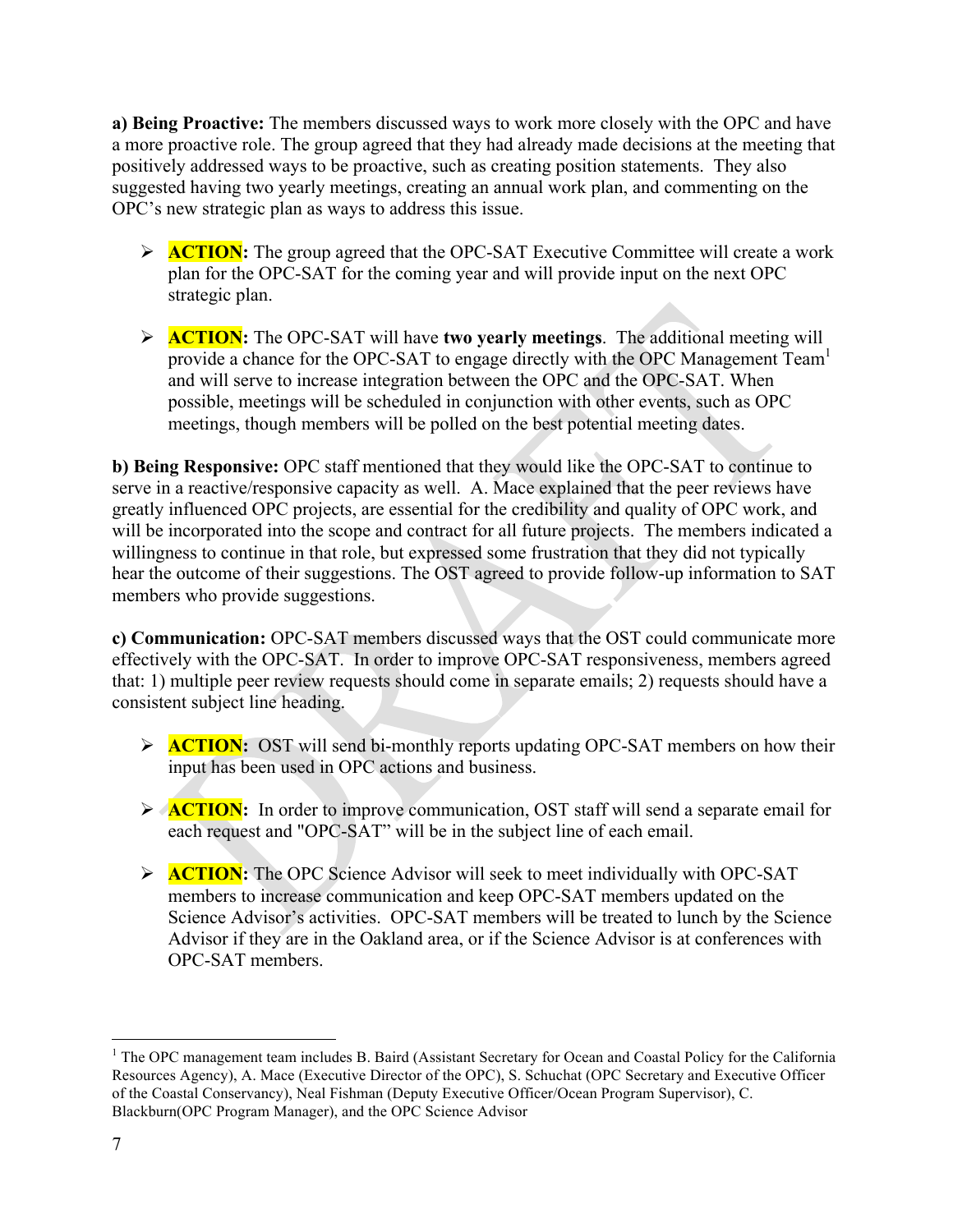**d) Administration**: Several SAT members had expressed concern earlier in the meeting that OPC-SAT communication with the OPC staff was modulated through the Science Advisor, who is employed by the OST and not the SAT.

The group revisited the discussion from earlier in the day about search for the OPC Science Advisor/OST ED and noted that having SAT representation on the search committee for the OST ED/Science Advisor and having the Co-Chair of the SAT participate in the performance review for the Science Advisor would help address this issue. The group also agreed that having the OPC staff participate in at least one of the two SAT annual meetings (agreed to under item (a) above) will further ensure correct communication of the SAT messages. Finally, the group agreed that formation of an Executive Committee that the Science Advisor can confer with on a more regular basis will also help.

- **EXECTION:** It was agreed that G. Griggs (Co-Chair) and K. Coale (OPC-SAT member and OST Trustee) will serve on the search committee for the new Executive Director (ED) of the OST.
- **ACTION:** It was further agreed that G. Griggs (Co-Chair) will contribute to the performance review of the Executive Director (ED) of the OST.

**e) Integration:** The group requested a policy/legislative update to be integrated into OPC-SAT meetings. They explained that this type of briefing would assist the group in making a two-way connection between science and policy/management. A. Mace explained that an update would be possible but reminded the group that their role is to serve as a scientific advisory body and all policy discussions will be done at the OPC.

- **EXECTION:** OST will arrange for policy/legislative briefings at each OPC-SAT meeting.
- **EXECTION:** All OPC-SAT members will be added to the COMPASS email list-serve in order to stay abreast of policy issues.

# **9. Critical and Emerging Issues**

OPC-SAT members discussed how the OPC-SAT should organize and develop teams to address critical and emerging issues. The group discussed the use of working groups and conference calls to generate and refine the list of issues. The group agreed that the Executive Committee would work to prioritize issues before forming working groups to address the identified issues.

 $\triangleright$  **ACTION:** OST will assist the executive committee in organizing a conference call to create a list of emerging and critical issues. Working groups will be formed to prioritize the list of emerging and critical issues. The working groups will prepare a brief write-up to present to the OPC Management Team. Once the list is presented to the OPC Management Team, the high priority critical and emerging issues can be further developed.